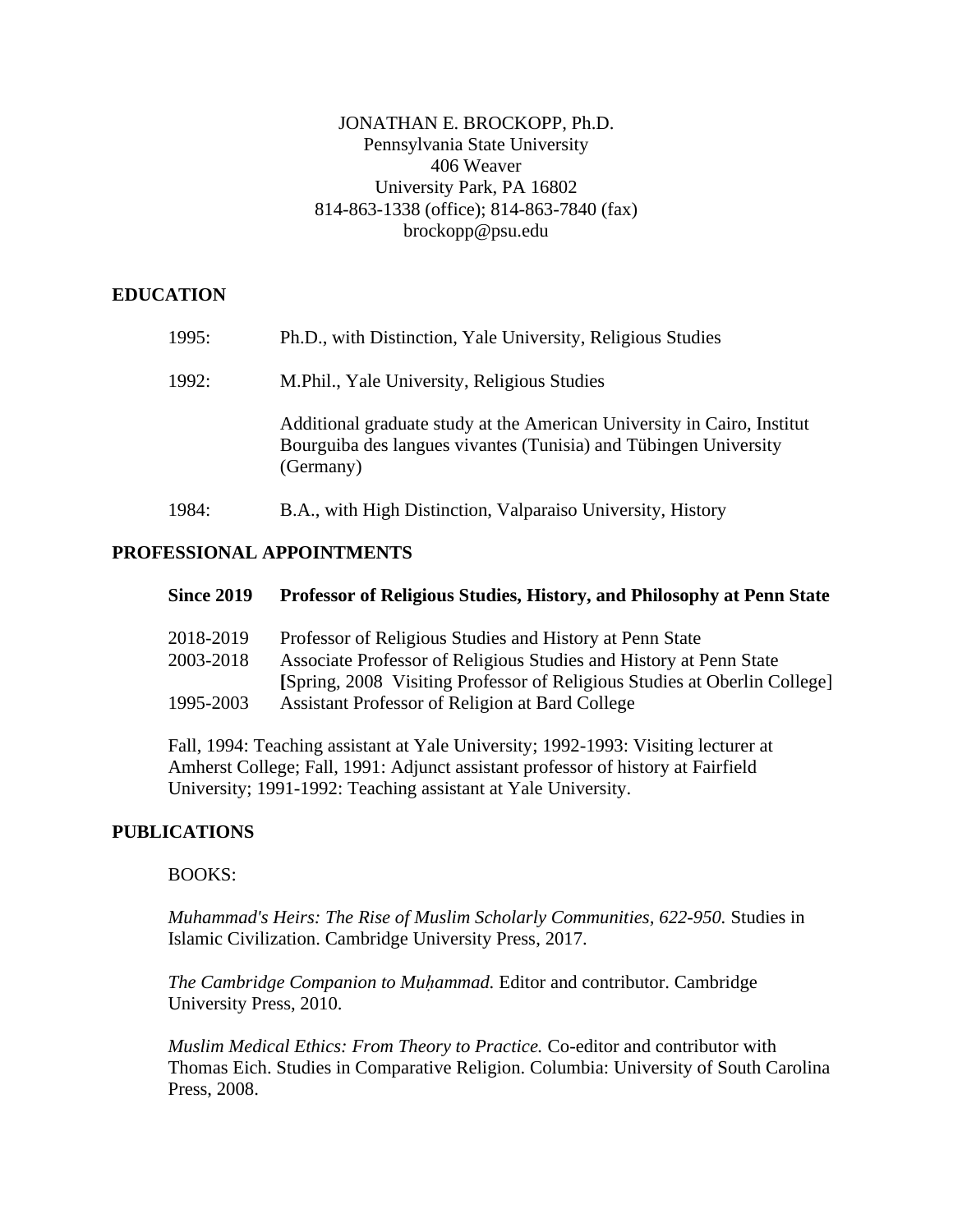*Islamic Ethics of Life: Abortion, War and Euthanasia.* Editor and contributor. Studies in Comparative Religion. Columbia: University of South Carolina Press, 2003 (reprint, 2005).

*Early Mālikī Law: Ibn ʿAbd al-Ḥakam and his* Major Compendium of Jurisprudence*.* Studies in Islamic Law and Society. Leiden: E.J. Brill, 2000.

*Judaism and Islam in Practice: A Sourcebook.* Co-author with Jacob Neusner and Tamara Sonn. London: Routledge, 2000.

GUEST EDITOR OF JOURNALS:

*Journal of Religious Ethics* 23.1 (2008) "Islam and Bioethics"

*The Muslim World* 89.2 (1999) "The Islamic Ethics of Life" Reviewed in: *Arab Studies Quarterly* 22 (2000): 114-116.

### ARTICLES IN PEER-REVIEWED JOURNALS:

"A tenth-century Islamic manuscript from Kairouan, Tunisia" forthcoming in MAVCOR [Material and Visual Cultures of Religion] journal.

"MS Chester Beatty 3001 and the apotheosis of Malik b. Anas (d. 179/795)" *Jerusalem Studies in Arabic and Islam* 49 (2020), 249-275.

"Islamic Origins and Incidental Normativity" *Journal of the American Academy of Religion* 84.1 (2016), 28-43.

"Interpreting Material Evidence: Religion at the 'Origins of Islam'" *History of Religions*, 55 (2015), 121-147.

"Introduction to Special Issue. Islam and Ecology: Theology, Law and Practice of Muslim Environmentalism" *Worldviews* 16 (2012), 213–217.

"The Formation of Islamic Law: the Egyptian school, 750-900." *Annales Islamologiques*. 45 (2011): 123-140.

*"*Contradictory Evidence and the Exemplary Scholar: The Lives of Sahnun b. Sa`id (d. 854)" *International Journal of Middle East Studies* 43.1 (2011): 115-132.

"Islam and Bioethics beyond Abortion and Euthanasia" *Journal of Religious Ethics* 23.1 (2008): 3-12*.*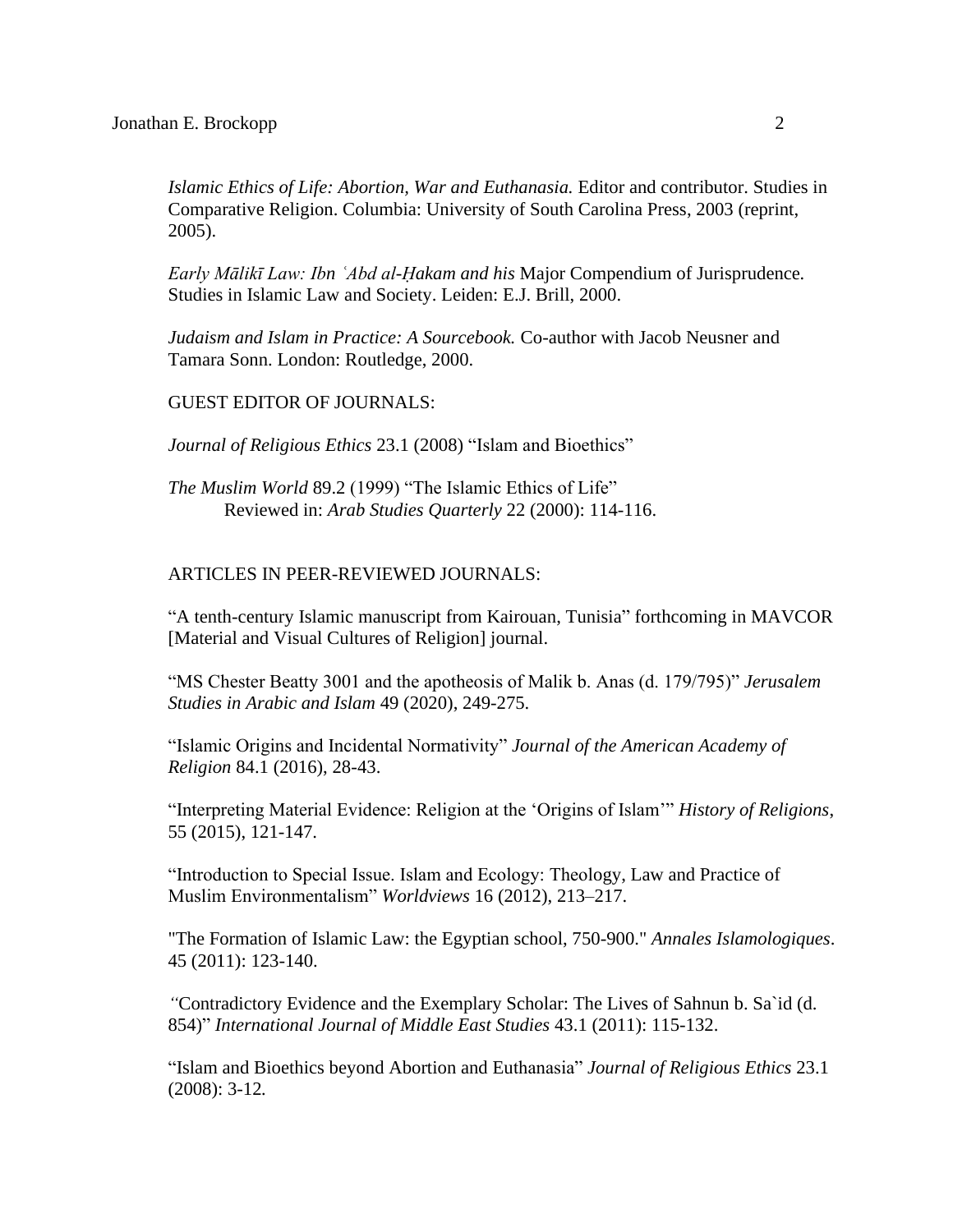"Response to 'Cultivating a Liberal Islamic Ethics, Building an Islamic Civil Society" *Journal of the Society for Christian Ethics* 27.1 (2007): 23-26*.*

"Theorizing Charismatic Authority in Early Islamic Law" *Comparative Islamic Studies* 1.2 (2005): 129-58*.*

"The *Minor Compendium* of Ibn <sup>c</sup>Abd al-Hakam (d. 214/829) and its reception in the early Mālikī school." *Islamic Law and Society* 12.2 (2005): 149-81.

"Jihad and Islamic History" in *ARC, The Journal of the Faculty of Religious Studies, McGill University*, 30 (2002):191-210.

Revised version in *Religion, Terror and Violence: Religious Studies Perspectives*, eds. Bryan Rennie and Philip L. Tite (Routledge, 2008), 144-159.

"Islamic Ethics of Saving Life: A comparative perspective." *Medicine and Law* 21 (2002): 225-41.

"Literary Genealogies from the Mosque-Library of Kairouan." *Islamic Law and Society* 6 (1999): 393-402 (Review article of *Beiträge zur Geschichte der Hadīth- und Rechtsgelehrsamkeit der Mālikiyya in Nordafrika bis zum 5. Jh. d.H.* by Miklos Muranyi)

"Introduction" to the special issue entitled "The Islamic Ethics of Life," *The Muslim World* 89 (1999): 117-21.

"Early Islamic Jurisprudence in Egypt: Two scholars and their *Mukhtasar*s." *International Journal of Middle East Studies* 30 (1998): 167-82. Reprinted in *Islamic Law (Critical Concepts in Islamic Studies)*, edited by Gavin N. Picken, Routledge, 2010.

"Re-reading the History of Early Mālikī Jurisprudence," *Journal of the American Oriental Society*, 118 (1998): 233-38. (Review article of *Das "K. al-Wādiha" des <sup>c</sup>Abd al-Malik b. Habīb: Edition und Kommentar zu Ms. Qarawiyyīn 809/40 (Abwāb al-Tahāra)* by Beatrix Ossendorf-Conrad.)

#### OTHER SCHOLARLY ARTICLES AND BOOK CHAPTERS:

"Constructing Muslim Charisma" *Routledge International Handbook of Charisma,* edited J.P. Zuquete, (New York: Routledge), 2021, 163-174.

"The Rise of Islam in a Judaeo-Christian Context" in *Light upon Light: Essays in Islamic Thought and History in Honor of Gerhard Bowering*, edited by Jamal Elias and Bilal Orfali. Studies in Islamic History and Civilization (Leiden: E.J. Brill), 2019, 24-44.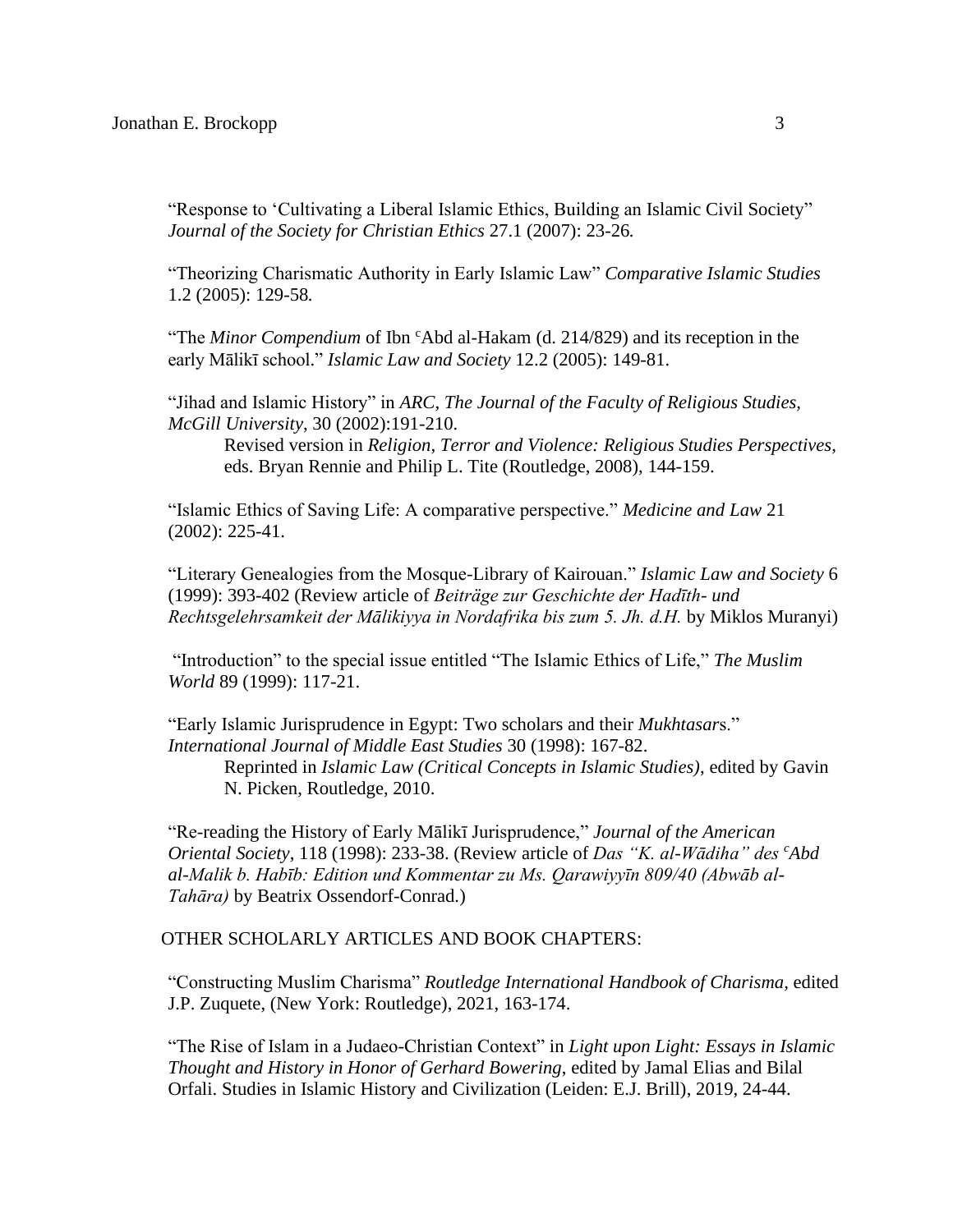"Exploring the Uncomfortable Questions: the experience of inter-religious work" in *Engaging Others, Knowing Ourselves: A Lutheran Calling in a Multi-Religious World,*  ed. Carol Lahurd (Minneapolis: Lutheran University Press), 2016, 88-111.

"Muhammad the peacemaker; Muhammad the warrior. Contesting images of Islam's Prophet after 9/11" in *Muhammad in the Digital Age,* ed. Ruqayya Khan (Austin: University of Texas Press, 2015), 35-56.

"Sahnūn's *Mudawwana* and the piety of the 'Shariah-minded' in *Islamic Law in Theory: Studies on Jurisprudence in Honor of Bernard Weiss,* eds. Kevin Reinhart and Robert Gleave. Leiden: E.J. Brill, 2014, 129-141.

"Sahnūn b. Saʿīd (d. 240/854)" in *Islamic Legal Thought: A Compendium of Muslim Jurists*, eds. Oussama Arabi, David Powers, and Susan Spectorsky. Leiden: E.J. Brill, 2013, 64-84.

"Introduction" to the *Cambridge Companion to Muhammad.* Cambridge University Press, 2010*,* 1-18.

with Thomas Eich, "Medical Ethics and Muslim Perspectives" in *Muslim Medical Ethics.*  Columbia: University of South Carolina Press, 2008, 1-13.

"Taking and saving life: The Islamic context" in *Islamic Ethics of Life.* Columbia: University of South Carolina Press, 2003, 1-19.

"The 'good death' in Islamic theology and law" in *Islamic Ethics of Life.* Columbia: University of South Carolina Press, 2003, 177-93.

"The Essential Sharia: Teaching Islamic law in the religious studies classroom" in *Teaching Islam*, ed. Brannon Wheeler. New York: Oxford, 2002, 77-93.

"Competing Theories of Authority in early Mālikī Texts" in *Studies in Islamic Legal Theory,* ed. Bernard Weiss. Leiden: E.J. Brill, 2001, 3-22.

"Islam" in *Death and the Afterlife*, ed. Jacob Neusner. Cleveland: Pilgrim Press, 2000, 60-78.

"Islam" in *Women and Families*, ed. Jacob Neusner. Cleveland: Pilgrim Press, 1999, 1- 25.

"Islam" in *Evil and Suffering*, ed. Jacob Neusner, Cleveland: Pilgrim Press, 1999, 120- 41.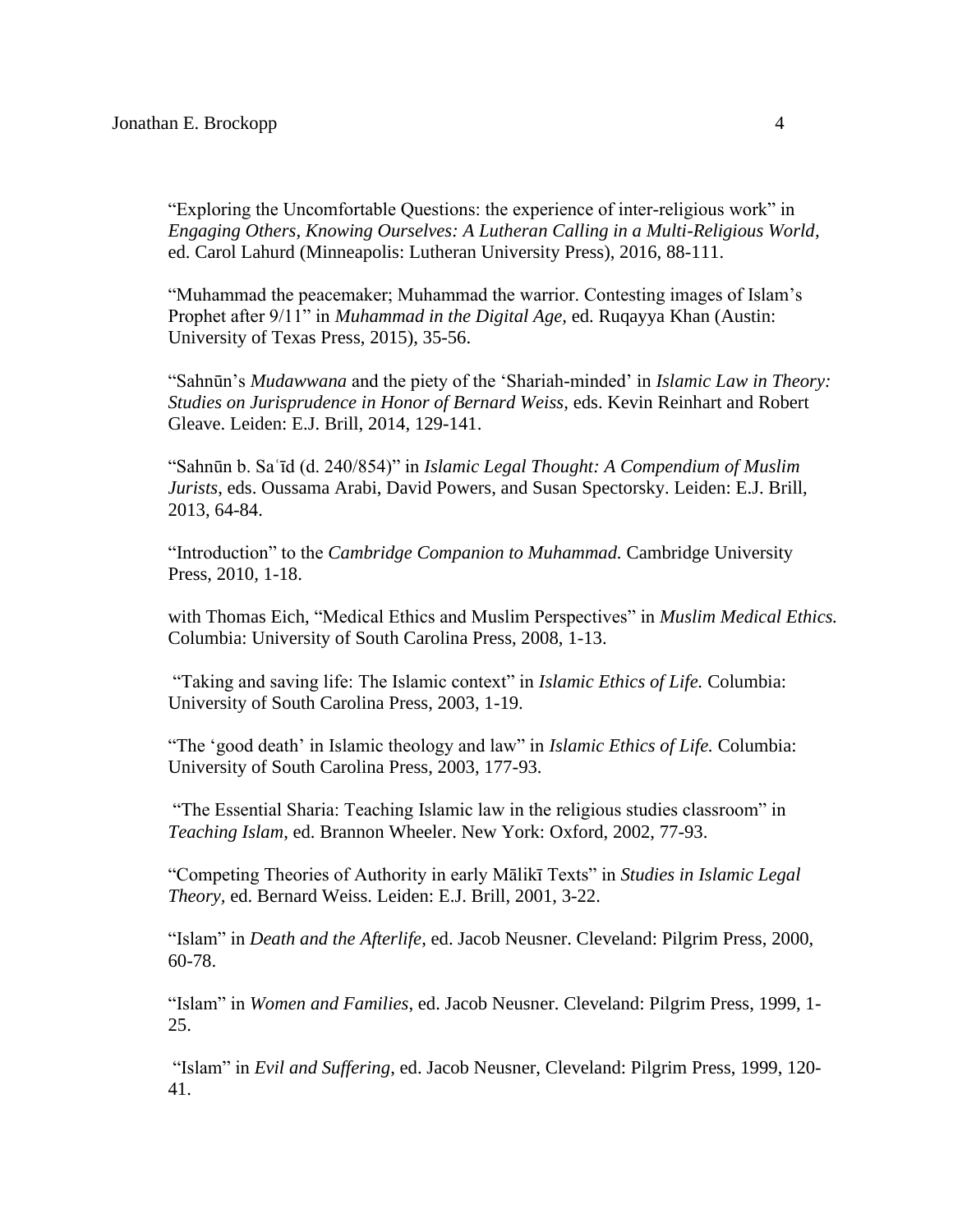"Islam" in *Sacred Text and Authority,* ed. Jacob Neusner, Cleveland: Pilgrim Press, 1998, 31-59.

"Islam" in *God*, ed. Jacob Neusner. Cleveland: Pilgrim Press, 1997, 85-111.

"Sources for Studying Islam" in *The Pilgrim Library of World Religions*, ed. Jacob Neusner. Cleveland: Pilgrim Press, 1997-2000, xx-xxiii.

#### ENCYCLOPEDIA ARTICLES:

"Ibn al-Qāsim" in *Encyclopedia of Islam* (third edition). Leiden: E.J. Brill, *forthcoming*.

"Ibn Lahīʿa" in *Encyclopedia of Islam* (third edition). Leiden: E.J. Brill, *forthcoming*.

"Ibn ʿAbd al-Ḥakam, ʿAbdallāh" in *Encyclopedia of Islam* (third edition). Leiden: E.J. Brill, 2018.

"Ibn Abd al-Hakam, Family" in *Encyclopedia of Islam* (third edition). Leiden: E.J. Brill, 2016.

"Ashhab b. 'Abd al-'Azīz" in *Encyclopedia of Islam* (third edition). Leiden: E.J. Brill, 2009, 1:115-17.

"Asbagh b. al-Faraj" in *Encyclopedia of Islam* (third edition). Leiden: E.J. Brill, 2009, 1:107-8.

"Asad b. al-Furāt" in *Encyclopedia of Islam* (third edition). Leiden: E.J. Brill, 2008, 1:169-71.

"Slaves and Slavery" in *The Encyclopedia of the Qur'ān*, ed. Jane Dammen McAuliffe, et al. Leiden: E.J. Brill, 2001-5, 5:56-60.

"Servants" in *The Encyclopedia of the Qur'ān*, 4:576-80.

"Prisoners" in *The Encyclopedia of the Qur'ān*, 4:276-78.

"Mālik ibn Anas" in *Encyclopedia of Islam and the Muslim World,* ed. Richard C. Martin, et al. New York: Macmillan, 2004, 2:426-27.

"Sharia" in *Encyclopedia of Islam and the Muslim World,* 2:618-19.

"Justice and Injustice" in *The Encyclopedia of the Qur'ān*, 3:69-74.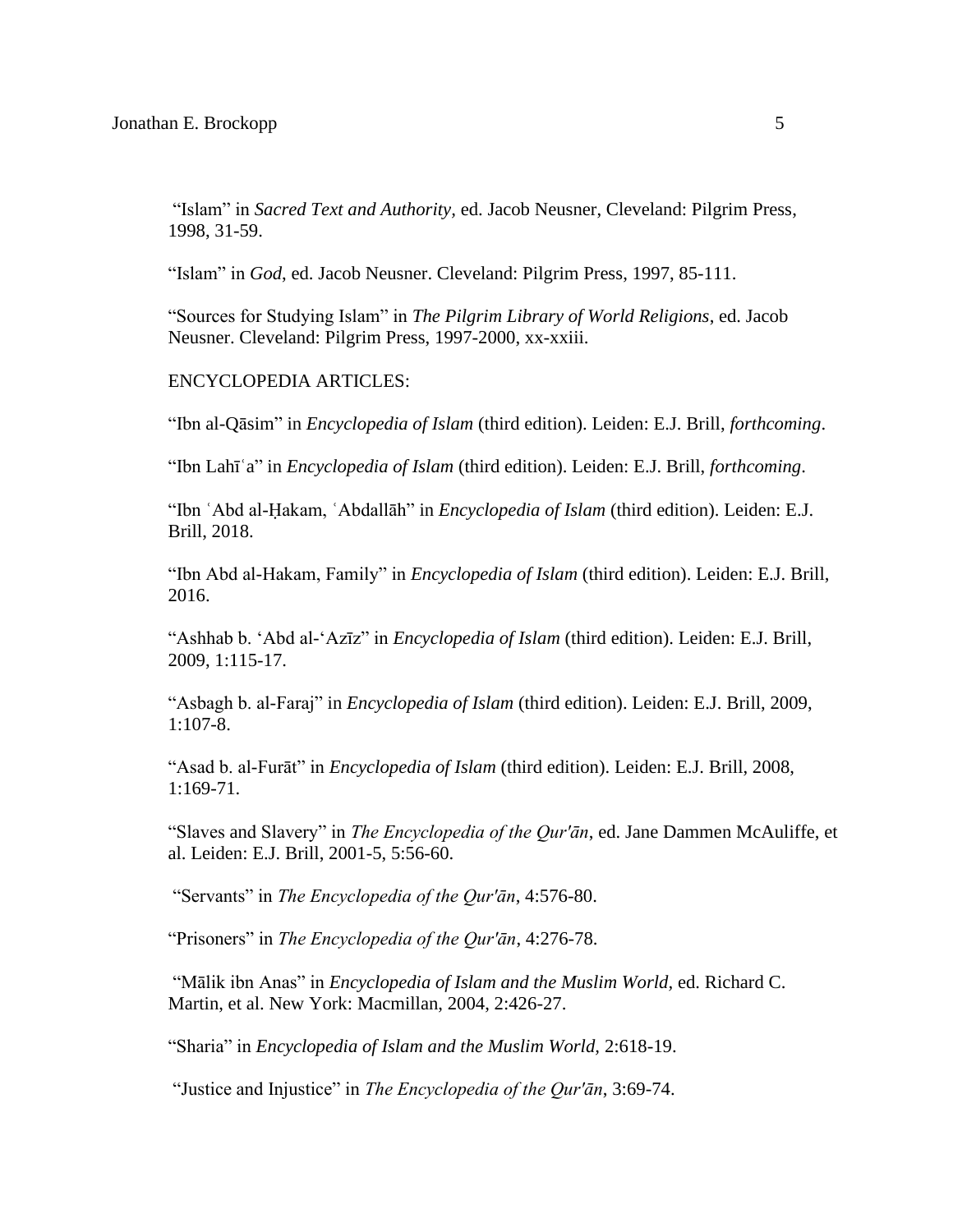"Captives" and "Concubines" in *The Encyclopedia of the Qur'ān*, 1:289-90 and 1:396-97.

### BOOK REVIEWS:

*"The Lives of Muhammad*. By Kecia Ali." Cambridge, Massachusetts: Harvard University Press, 2014. *Journal of the American Academy of Religion,* 83.4 (November, 2015), 1157-1160.

*"Earth, Empire and Sacred Text. Muslims and Christians as Trustees of Creation.* By David L. Johnston." London: Equinox, 2010. *Comparative Islamic Studies* 8 (2014), 220- 223.

*"The Expert Witness in Islamic Courts: Medicine and Crafts in the Service of Law* by Ron Shaham." Chicago: University of Chicago Press, 2010. *Islamic Law and Society* 19 (November, 2012): 458-61.

*"Marriage and Slavery in Early Islam* by Kecia Ali." Cambridge, MA: Harvard University Press, 2010. *International Journal of Middle East Studies,*44.2 (May 2012): 379-81.

*"The Canonization of al-Bukhārī and Muslim. The Formation and Function of the Sunnī Hadīth Canon* by Jonathan Brown*.*" *Islamic Law and Society*, 17 (July 2010): 279-82.

"*The Development of Exegesis in Early Islam: The Authenticity of Muslim Literature from the Formative Period* by Herbert Berg." *Islamic Law and Society* 12 (2005): 419- 22.

*"Jewish and Islamic Law. A Comparative Study of Custom during the Geonic Period* by Gideon Libson." *Jerusalem Studies in Arabic and Islam* 29 (2004): 449-454.

"*A Magic Still Dwells: Comparative religion in the postmodern age* edited by Kimberley Patton and Benjamin Ray." *Religious Studies Review* 36 (2002): 227.

"*Reinterpreting Islamic Historiography* by Tayeb El-Hibri." *Middle East Studies Association Bulletin* 36.1 (2002): 83-84*.*

"*Islamic Law: Theory and practice* edited by Robert Gleave and Eugenia Kermeli." *Law and Religion* 15 (2001-02): 417-19.

"*Contingency in a Sacred Law: Legal and ethical norms in the Muslim* Fiqh by Baber Johansen." *Journal of the American Oriental Society* 121 (2001), 108-109*.*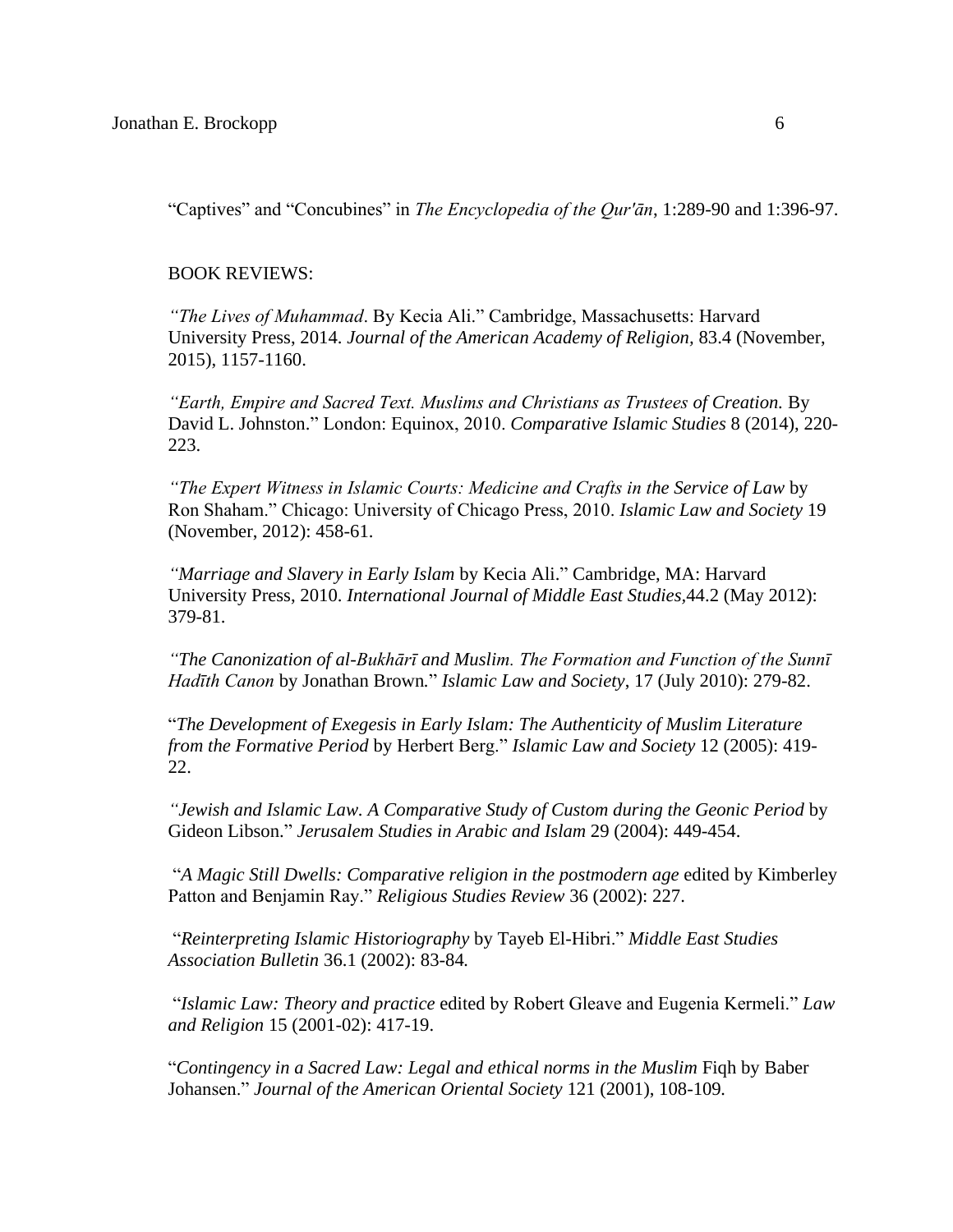"*The Origins of Islamic Law* by Yasin Dutton" in *Islamic Law and Society* 7 (2000), 398- 400.

"*The Formation of the Sunni Schools Of Law, 9th-10th Centuries C.E*. by Christopher Melchert" in *Religious Studies Review* 26.1 (January, 2000): 107.

"*The Dual Nature Of Islamic Fundamentalism* by Johannes J. G. Jansen" in *Religious Studies Review* 26.1 (January, 2000): 110-11.

"*A History of Islamic Legal Theories: An introduction to Sunnī* usūl al-fiqh by Wael Hallaq" in *The Middle East Journal,* 53.4 (1999): 661-63.

"*Islamic Legal Interpretation: Muftis and their fatwas*, ed. Masud, Messick and Powers" in *Religious Studies Review* 24 (1998).

"*Eunuchs and Sacred Boundaries in Islamic Society* by Shaun Marmon" in *Religious Studies Review*, 23.2 (April, 1997): 200.

"*Der heilige Krieg (Ğihād) aus der Sicht der mālikitischen Rechtsschule* by Mathias von Bredow" in *Journal of the American Oriental Society*, 117 (1997): 179-80.

"*Al-Maqasid* by Noah Ha Mim Keller" in *Religious Studies Review* 22.4 (October, 1996): 356.

## **TEACHING EXPERIENCE**

COURSES TAUGHT AT PENN STATE

HIST 83s The *Arabian Nights* in Islamic Cultural Perspectives (first-year seminar) HIST 108 The Crusades HIST 181 Introduction to the Middle East HIST 297H Theorizing Gender and Islam HIST 302w Cairo as Microcosm of the Islamic World HIST 302w Charismatic Authority HIST 471 Classical Islamic Civilization (Cross-list with RL ST 471)

RL ST 001 World Religions RL ST 107 Introduction to Islam RL ST 108 Muhammad and the Qur'an (now RLST 164/ARAB 164) RL ST 130 Western Religious Ethics RL ST 131 Bioethics (cross-listed with PHIL 132)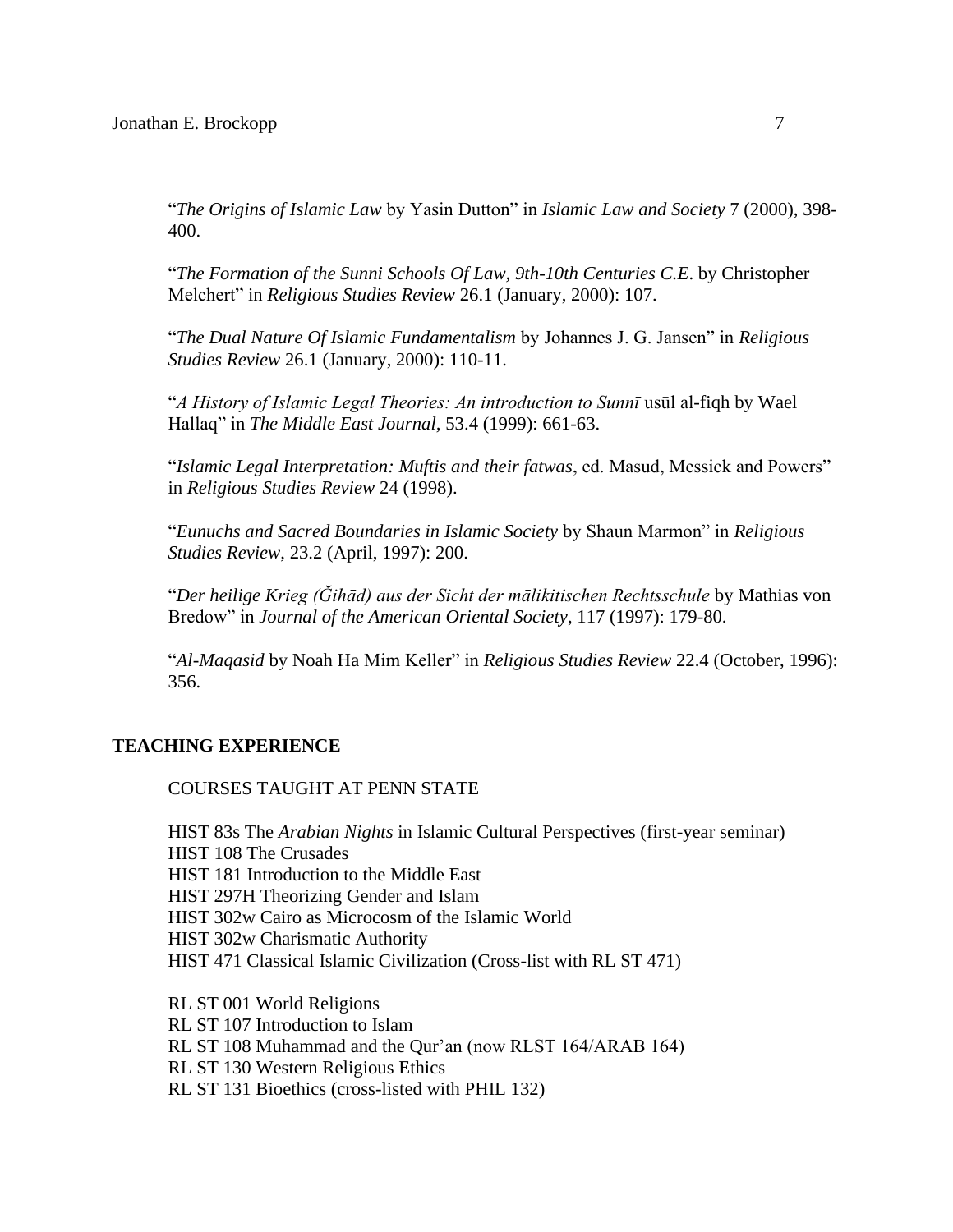RL ST 197H Ethics of Climate Change RL ST 497a Cairo as Microcosm of the Islamic World RL ST 497c Muhammad and the Qur'an RL ST 497c Islam in Africa RL ST 597c Feminism and Islam (cross-listed with Women's Studies and History)

Various Independent Studies

ADVISING:

Honors thesis adviser for Eric Funk (2011), Kaitlyn Randol (2012), and Chelsea Allen (2014)

M.A. committee member for Stella Murray, Architecture (2019)

Ph.D. committee member for Rebekah Zwanzig, Comparative Literature (2018)

Ph.D. committee member for Riadh Bounatirou, Comparative Literature (2011)

Ph.D. committee member for Ziad Bentaher, Comparative Literature (2009)

M.A. Thesis advisor for Elizabeth Ullrich, Political Science and Women's Studies (2005)

Ph.D. committee member for Samira Sayeh, French and Francophone Studies (2005)

## **SERVICE TO THE PROFESSION**

Kairouan Manuscript Project, Director. (January 2017 - 2020).

Leading an international team of scholars to effect the preservation, cataloguing, and digitization of Arabic manuscripts in Kairouan, Tunisia.

The first phase, already underway, is focused on establishing a working relationship with Tunisian partners. The second phase will support a risk assessment and disaster response plan. The final phase seeks to establish a worldclass conservation laboratory in Tunisia to attract scholars and conservators from all over the world to work on these important manuscripts. https://www.csmc.unihamburg.de/kairouan.html

Penn State Liaison, CIC initiative for the Digital Islamic Studies Curriculum (2014-2019) Member, Material Islam steering committee, American Academy of Religion (2013- 2019)

Editorial Board, *Comparative Islamic Studies.* London: Equinox. (2001-present)

Manuscript review for *Harvard Middle Eastern and Islamic Review*, *International Journal of Middle East Studies, Islamic Law and Society, Journal of Religious Ethics,* and for several university presses.

External reviewer of candidates for promotion and tenure at various universities. Fellowship proposal review for National Humanities Center, Fulbright and for American Research Center in Egypt.

## **Other contributions:**

Member of the Advisory Council to the Presiding Bishop, Evangelical Lutheran Church